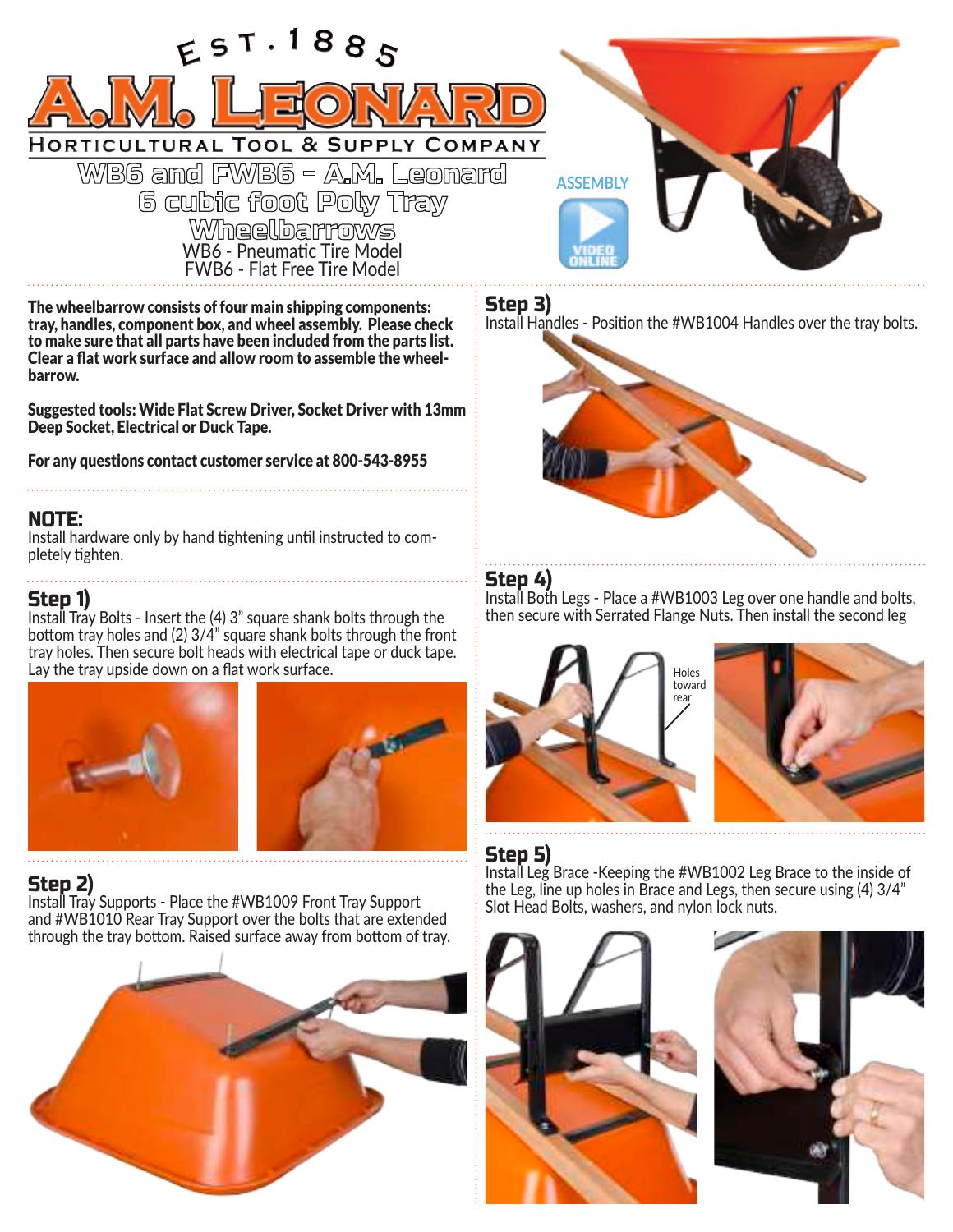# Step 6)

Install Front Tray Braces - Position the lower angle end of #WB1007 Tray Braces onto the 3/4" bolts already secured to tray. Finger tighten with Serrated Flange Nuts.



## Step 7)

Install Nose Brace - Position the #WB1001 in place on outside of handles, tow ring toward the tray. Slide the (4) 2-3/8" Slot Head Bolts through the handles, from the inside, and secure Nose Brace on outside with washers and nylon lock nuts.



Step 8) Tighten Nose Brace Hardware - Completely tighten the Nose Brace bolts/nuts at this time.



# Step 9)

Install One Axle Bracket - Place a #WB1006 Axle Bracket into position, bracket dimple to the outside. Insert a 2-1/2" Slot Head Bolt through the handle and rear hole. Fasten washer and nylon lock nut. Postion #WB1007 Front Tray Brace over front hole, install a 2-3/4" Slot Head Bolt through the brace, handle, and axle bracket, then secure with washer and nylon lock nut.



Front bolt secures both tray brace and axle bracket.

## Step 10)

Install Wheel and Axle - Slip the#WB1008 axle through the Wheel. Postion wheel between handles and slide axle into the installed axle bracket.



## Step 11)

Install Second Axle Bracket - Place the second #WB1006 Axle Bracket over the axle end, align with handle holes, and secure with a 2-1/2" slot head bolt and 2-3/4" slot head bolt (front hole).

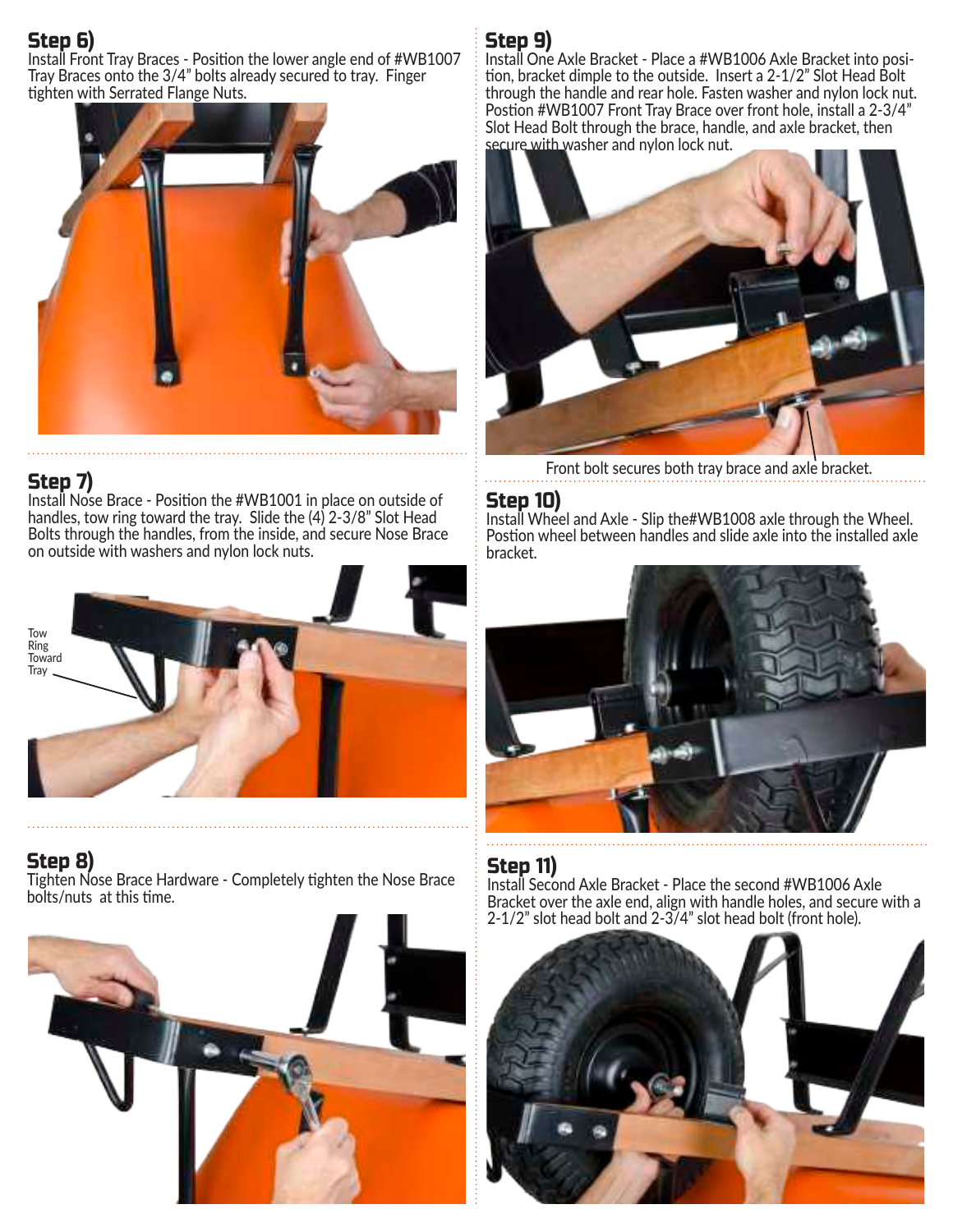# Step 12)

Align Wheel Assembly - IMPORTANT. Slide the axle brackets inward until they contact the wheel. Next slide the Wheel and Brackets left & right until the wheel is centered between the handles. Keep the axle brackets against the wheel.



WRONG • Brackets not against wheel

• Wheel not centered



• Slide axle bracket against wheel

• Center the axle bracket/wheel assembly between handles

## Step 13)

Tighten the Axle Bracket Bolts - Completely tighten the axle bracket bolts/nuts at this time, while keeping wheel assembly centered.



# Step 14)

Tighten Remaining Hardware - Flip the wheelbarrow upright on a flat surface. Completely tighten the (4) Cross Brace Bolts and (6) Tray Bolts.



## Step 15)

Check Tire Pressure and Grease Wheel - Check and adjust tire pressure per indicated PSI on tire, using a tire gauge. Install grease via the 1/4" grease fitting on the wheel hub. Wheelbarrow assembly is now complete.

#### Note:

Flat Free Wheelbarrow Models - Flat Free Wheels will retain their shape, however, if left under load for extended length of time, a flat spot can develop. The wheel will go back to original shape after use. But to avoid any inconvenience, do not store wheelbarrow with materials in the tray for extended lengths of time.

#### Routine Maintenance:

• Hardware includes serrated flange nuts and nylon lock nuts which resist loosening. It is best to routinely check hardware and tighten as may be required.

• Install wheel grease periodically to keep axle and bearings lubricated. This will also prevent rust formation on the steel wheel parts.

• Check tire pressure with a gauge. Over inflation may cause injury and tire damage. Under inflated tires will cause premature wear. Check and adjust pressure using a tire gauge.

• Wood Handles are coated for weather resistance. Excessive exposure to sun and weather will cause deterioration. To maximize handle life, recoat with a wood preservative as necessary.